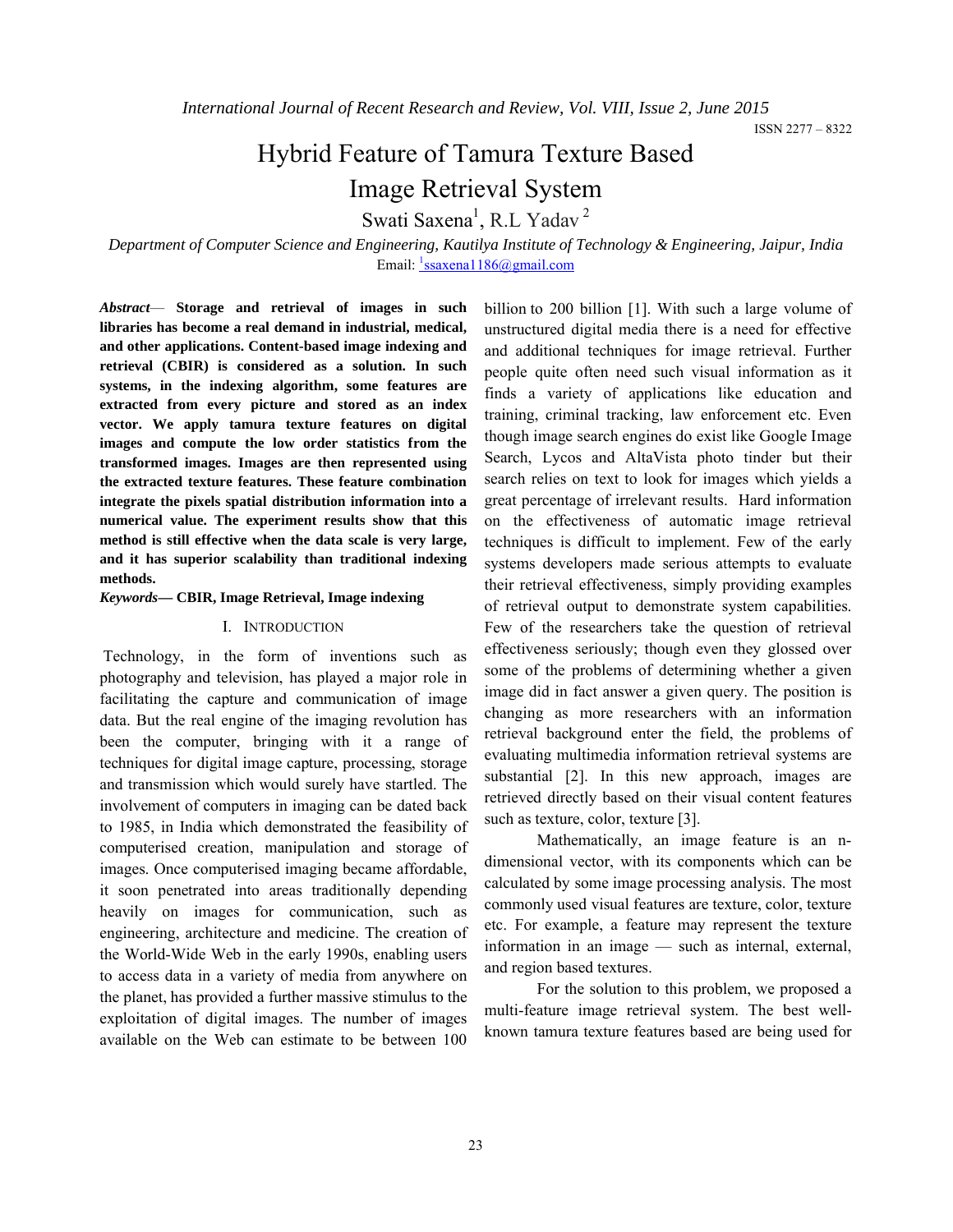the similar image retrieval. In this paper we focused on texture based features of images and aimed both to improve retrieval performance and help users to express their queries efficiently.

Core of the system is the image feature extraction process in which all the selected combination of feature vectors (FV) are extracted and calculated for the similarity measurement. The feature extractor executes for both inputs as well database images. The relationship between the user and the system is two-way

the user can make a query request to the system; the system returns the query results based on the query requirements. A content-based image retrieval process has two key steps first is Image Selection, Feature extraction and indexing based on the visual features of the image and another is Feature vector similarity-based image retrieval processing. The search is usually based on similarity rather than on exact match and the retrieval results are then nearest indexed image.



Fig. 1 System Architecture

#### II. RELATED WORK

In the earlier work some work has been observed in image retrieval system, which is based on different features of the images. F.A. Andaló et.al [4] presents a work using texture based features. In this paper, they exploit the concept for binary images and propose a texture salience detector and a texture descriptor method as Tensor Scale Descriptor with Influence Zones. They also introduce a robust method to compute tensor scale, using a graph-based approach—the Image Foresting Transform. Experimental results are provided, showing the effectiveness of the proposed methods, when compared to other relevant methods, such as Beam Angle Statistics and Contour Salience Descriptor, with regard to their use in content-based image retrieval tasks.

The color feature is described by the CH, which is translation and rotation invariant. The Haar wavelet transformation is used to extract the texture features and the local characteristics of an image, to increase the accuracy of the retrieval system. The lifting scheme reduces the processing time to retrieve images. The experimental results indicate that the proposed technique outperforms the other schemes, in terms of the average precision, the average recall and the total average precision/recall [5].

H.-W. Yoo et al. [6] suggests two kinds of indexing keys to prune away irrelevant images to a given query image: major colors' set (MCS) signature related with color information and distribution block signature (DBS) related with spatial information. After successively applying these filters to a large database, they got only small amount of high potential candidates that are somewhat similar to a query image. Then they make use of the quad modeling (QM) method to set the initial weights of two-dimensional cell in a query image according to each major color. Finally, system retrieve more similar images from the database by comparing a query image with candidate images through a similarity measuring function associated with the weights. In that procedure, they also use a relevance feedback mechanism.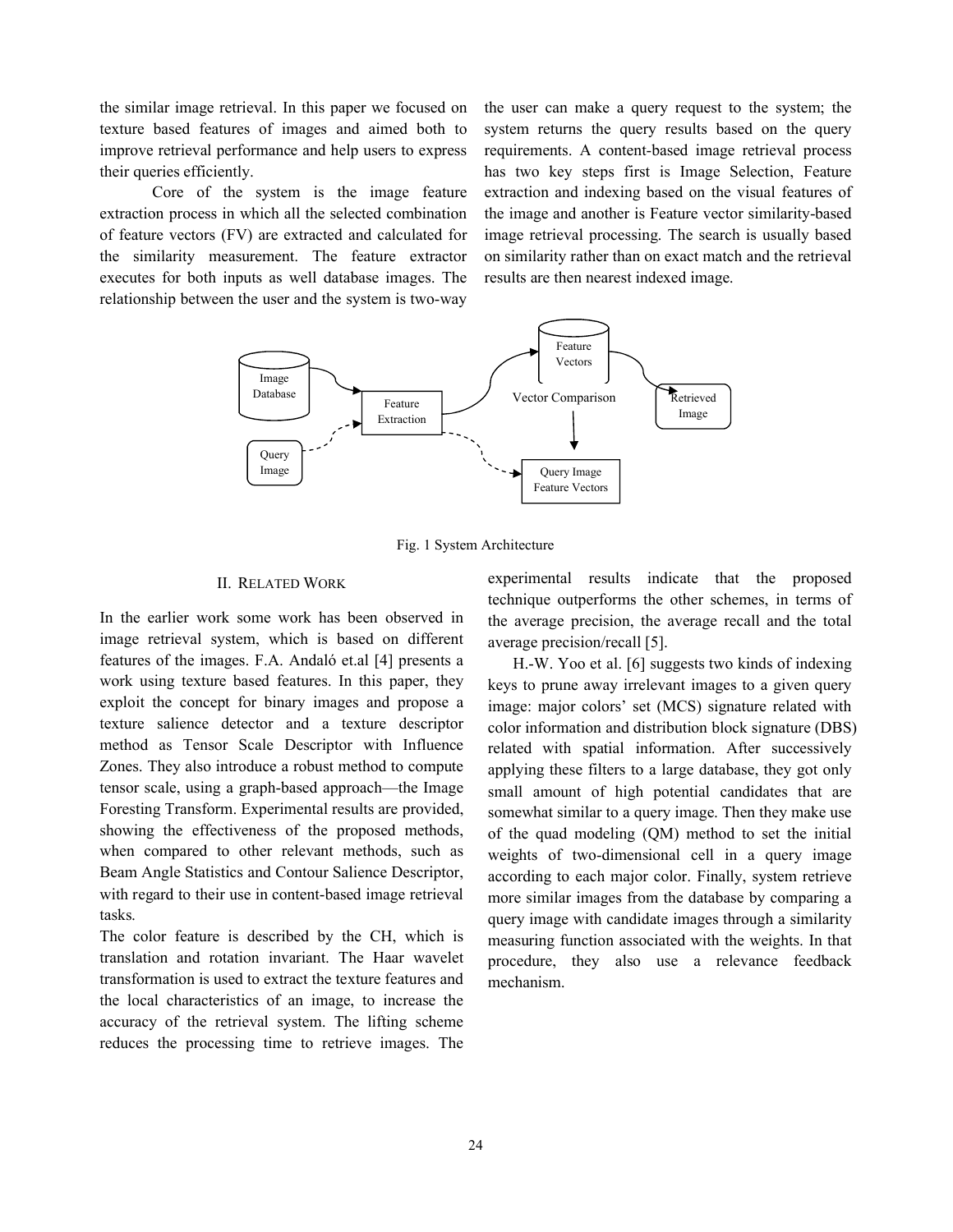#### III. FEATURE EXTRACTION

Image feature extraction and expression is the basis of the content -based image retrieval technology. Broadly speaking, the image feature comprises a texture-based feature (such as keywords, comments, etc.) and visual features (such as color, texture, texture and surface of the object, etc.) categories. Because texturebased image feature extraction in database systems and information retrieval field has in-depth research, this paper introduces us to extract and express the image visual features. For a particular image features, usually there are many different methods of expression. Due to the subjective understanding of the vastly different people, a feature not presents the best for a so-called expression. In fact, the image characteristics expressed in different ways from different angles characterize the nature of some of the features. In this, we introduce the practice that proved to be more effective image search feature and corresponding expression methods. We used the color, texture and texture features of the image, as described.

#### *Texture Based Features*

The texture of an image is an important and basic visual feature for describing image content. Texture based feature is the most widely used visual features in image retrieval, mainly due to the different direction of the object and contained in the image is very relevant.

 *Roughness* can be divided into the following calculation steps. First, calculate the average image intensity values of size  $2^k \times 2^k$  pixels of pixels in the active window , that **NO. 1988** 

$$
A_k(x, y) = \sum_{i=x-2^{k-1}}^{x+2^{k-1}-1} \sum_{j=y-2^{k-1}}^{y+2^{k-1}-1} g(i, j)/2^{2k}
$$
 (1)

Where  $k = 0, 1, \ldots, 5$  and  $g(i, j)$  is located in the  $(i, j)$ pixel intensity values. Then, for each pixel, which are calculated in the horizontal And the average intensity in the vertical direction between the windows do not overlap the difference.

$$
E_{k,h}(x, y) = \left| A_k(x + 2^{k-1}, y) - A_k(x - 2^{k-1}, y) \right|
$$
  

$$
E_{k,v}(x, y) = \left| A_k(x, y + 2^{k-1}) - A_k(x, y - 2^{k-1}) \right|
$$
  
.... (2)

Wherein for each pixel, can make the maximum value E (either direction) to set the optimum value of k dimensions. Finally, the roughness can be obtained by calculating the whole image and expressed as

$$
F_{\text{crs}} = \frac{1}{m \times n} \sum_{i=1}^{m} \sum_{j=1}^{n} S_{\text{best}}(i, j) \quad \dots (3)
$$

Another form of the roughness characteristics of the intake is used to describe best histogram distribution, and not as simple as the above-described method of calculating the average  $S_{best}$ . This feature improved roughness can express a variety of different texture features of an image or region, and therefore more favorable for image retrieval.

*Contrast* is a statistical distribution of the pixel intensity obtained. Rather, it is defined by the  $\alpha_4 = \mu_4/\sigma^4$  where  $\mu_4$ is the fourth moment and  $\sigma^2$  is the variance. Contrast is measured by the following formula:

$$
F_{con} = \frac{O}{\alpha_4^{1/4}} \qquad \qquad \dots (4)
$$

This value gives the entire image or regions in contrast global metrics.

*Direction degrees* we need to calculate the direction of the gradient vector is calculated at each pixel. And the direction of the vector mode are defined as

$$
|\Delta G| = (|\Delta_H| + |\Delta_V|)/2
$$
  

$$
\theta = \tan^{-1}(\Delta_V/\Delta_H) + \pi/2
$$
 (5)

Where in  $\Delta_H$  and  $\Delta_V$  are the following two 4x4 operator variation resulting horizontal and vertical directions by the image convolution.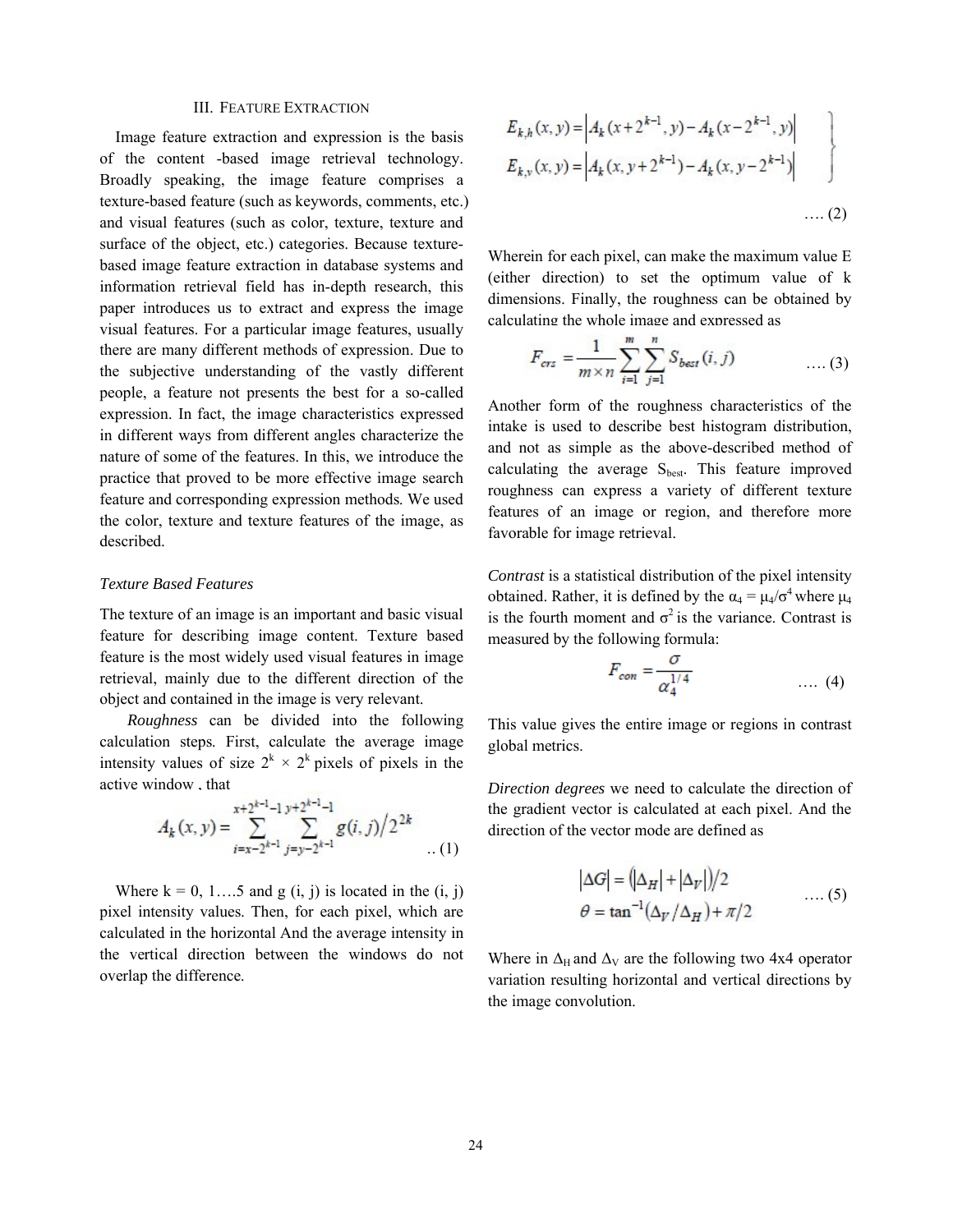| $-1$ 0 1 |  | $1 \quad 1 \quad 1$ |                   |  |
|----------|--|---------------------|-------------------|--|
| $-1$ 0 1 |  |                     | $0\quad 0\quad 0$ |  |
| $-1$ 0 1 |  |                     | $-1$ $-1$ $-1$    |  |

When the gradient vector of all the pixels is calculated, a histogram is constructed for the expression of H<sub>D</sub>  $\theta$ value. The first range of values θ histograms were discrete, then the corresponding statistics for each bin of  $|\Delta G|$  is greater than the number of pixels in a given threshold. The histogram of an image for a clear directional exhibit a peak, for no apparent direction of the image is relatively flat performance. Finally, the overall image can be calculated by the directional sharpness of peaks in the histogram obtained is expressed as follows:

$$
F_{dir} = \sum_{p}^{n_p} \sum_{\phi \in w_p} (\phi - \phi_p)^2 H_D(\phi)
$$
.... (6)

P represents the histogram of the peak type,  $n_p$  is the histogram of all the peaks. For a peak  $p$ ,  $W_p$  represents all peaks included in the bin, and the bin having the highest  $\varphi$ <sub>p</sub> value.

*Coarseness* has a direct relationship to scale and repetition rates and was seen by Tamura et al as the most fundamental texture feature. An image will contain textures at several scales; coarseness aims to identify the largest size at which a texture exists, even where a smaller micro texture exists. Computationally one first takes averages at every point over neighborhoods the linear size of which are powers of 2. The average over the neighborhood of size  $2^k \times 2^k$  at the point  $(x, y)$  is

$$
A_k(x,y) = \sum_{i=x-2^{k-1}}^{x+2^{k-1}-1} \sum_{j=y-2^{k-1}}^{y+2^{k-1}-1} f(i,j)/2^{2k}
$$
.... (7)

Then at each point one takes deference between pairs of averages corresponding to non-overlapping

neighborhoods on opposite sides of the point in both horizontal and vertical orientations. In the horizontal case this is

$$
E_{k,h}(x,y) = |A_k(x + 2^{k-1}, y) - A_k(x - 2^{k-1}, y)|
$$
  
.... (8)

At each point, one then picks the best size which gives the highest output value, where k maximizes E in either direction. The coarseness measure is then the average of  $S_{opt}(x, y) = 2^{kopt}$  over the picture.

## *Edge Directions*

Every object in an image has edges and with their direction we calculate a feature vector for image identification. The histogram of edges in an image is translation invariant and it gives the general texture information of the image. The edge histogram can be calculated with few computational steps. The input image is first, transformed to the HSI scale and hue channel is removed. The other two channels are convolved with the eight Sobel masks. Each pixel is given the maximum of the responses and the corresponding 8-quantized direction. The gradient is threshold next. The threshold values are manually fixed to 15% of the maximum gradient value on the intensity channel and to 35% on the saturation channel. The threshold intensity and saturation gradient images are combined by the logical OR operation. In the OR operation, if the gradient directions differ between the saturation and intensity, the originally stronger gradient direction is chosen. A gray level image  $I(x, y)$  is hence transformed as

## $I(x, y) \rightarrow \{Ie(x, y), Id(x, y)\}\$

Where  $Ie(x, y) \in \{0, 1\}$  represents the binary edge image, and  $Id(x, y) \in \{0, \ldots, 7\}$  the direction image.

#### *Texture FFT*

This feature is based on the Fourier Transform of the binarize edge image. The image is normalized to 512X512 pixels before the FFT. Then the magnitude image of the Fourier spectrum is low-pass filtered and decimated by the factor of 32, resulting in a 128 dimensional feature vector.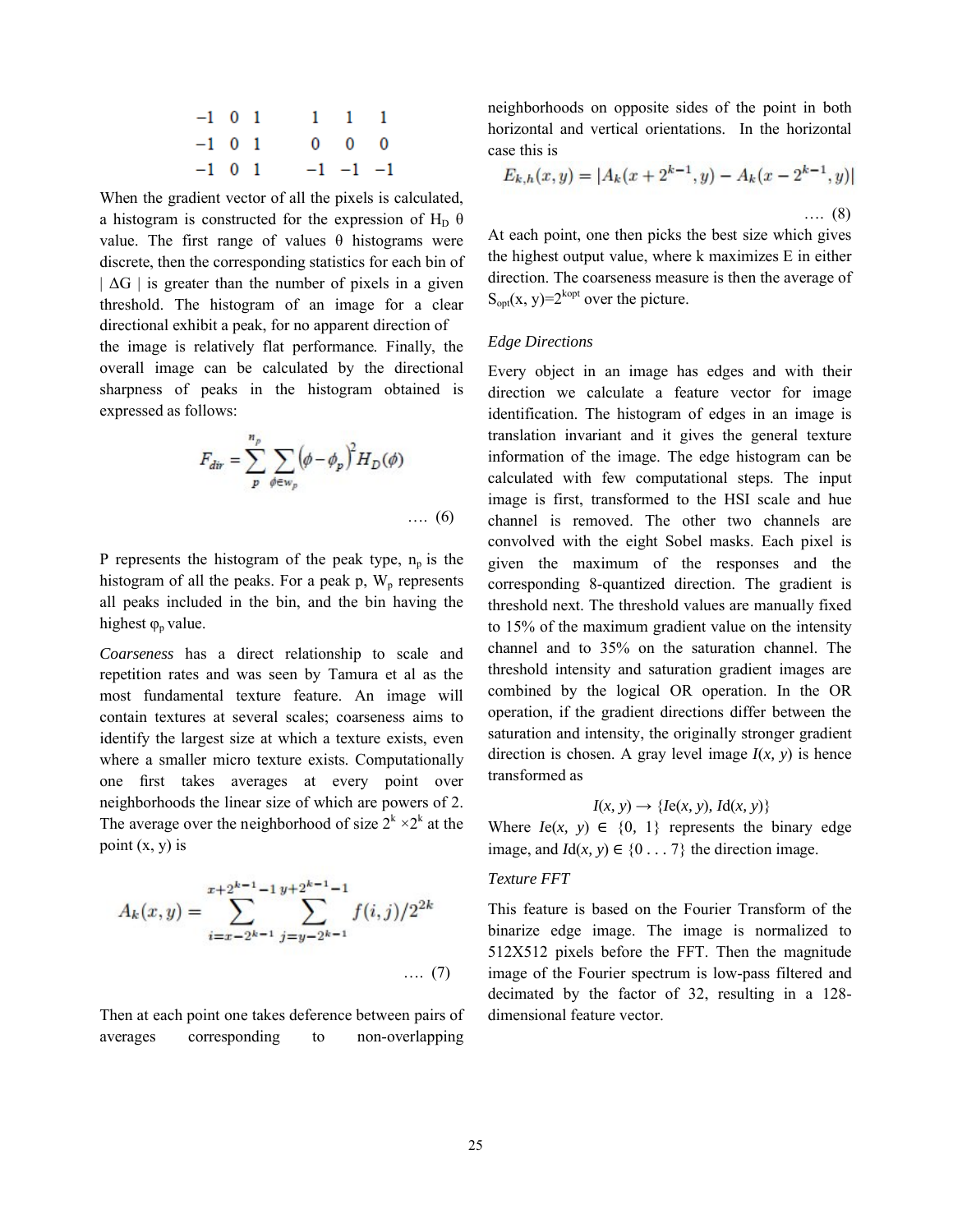## *Object Texture Moment*

Perhaps the most popular method for texture description is the use of moment invariants , which are invariant to affine transformations. For a 2-dimensional function f  $(x, y)$ , the moments of order  $p + q$  are defined as:

$$
m_{pq} = \int_{-\infty}^{\infty} \int_{-\infty}^{\infty} x^p y^q f(x, y) \, dx \, dy
$$

For p,  $q = 0, 1, 2...$ 

The width and height of a region are defined as the maximum value of the vertical and the horizontal projection, respectively [7].

#### *Color features*

Color feature is the most widely used visual features in image retrieval, mainly due to the color of an object or scene and often contained in the image is very relevant. In addition, compared with the other visual features , color characteristics of the image itself, the size, orientation , viewing angle dependence is small , which has high robustness.

#### *Color Histogram*

It describes the proportion of different colors in the proportion of the whole image, and does not care about which the spatial position of each color, i.e., does not describe the object or objects in the image. Color histogram is particularly suitable for those images are difficult to describe the automatic segmentation. The color histogram is based on the type of color space and the coordinate system. The most common color space is a RGB color space, because the majority of the digital image in this color space is expressed. It is necessary to calculate the color histogram; the color space is divided into several small color intervals between each cell into a bin of the histogram. This process is called color quantization. Then, by calculating the number of pixels between the colors of each cell falls within the color histogram can be obtained.

#### *Color Moment*

In addition, due to the color distribution information mainly concentrated in the low-order moments, so using only colors the first moment (mean), second moment

(variance) and third moment (skewness) is sufficient to express the color distribution of the image. Compared with the color histogram, another advantage of this approach is that the features do not need to be quantified. Three low-order moments of colors expressed mathematically as:

$$
\mu_i = \frac{1}{N} \sum_{j=1}^{N} p_{ij}
$$
  

$$
\sigma_i = \left(\frac{1}{N} \sum_{j=1}^{N} (p_{ij} - \mu_i)^2\right)^{\frac{1}{2}}
$$
  

$$
s_i = \left(\frac{1}{N} \sum_{j=1}^{N} (p_{ij} - \mu_i)^3\right)^{\frac{1}{3}}
$$

Here  $p_{ij}$  is the image of the j<sup>th</sup> pixel in the i<sup>th</sup> color component. Thus, the total moment of the color image has only nine components (three color components, each component of the three low-order moments).

#### IV.IMAGE INDEXING

In content-based image retrieval queries by calculating the similarity matching between the visual features retrieve candidate images. Therefore, the selection of a suitable visual feature similarity measurement method has a great impact on search results. Distances between feature vectors were calculated using the Euclidian distance. The resultant distances were then median normalized to give even weighting when combined. The plain vector space model was used for retrieval on the Corel data set as these involved only simple one image queries. The similarity between the query image feature vectors and the feature vectors of the images in the

database is computed using the Euclidean distance formula.

$$
Sim_{\text{FV}}(QI,DBI) = \sqrt{\sum_{n=1}^{m} (QI_n - DBI_n)^2}
$$

QI represents the query image and the DBI is the database image, FV is the feature vector.

#### V. EXPERIMENTAL RESULTS

In this section we evaluate the proposed method of image retrieval using on texture based features. As for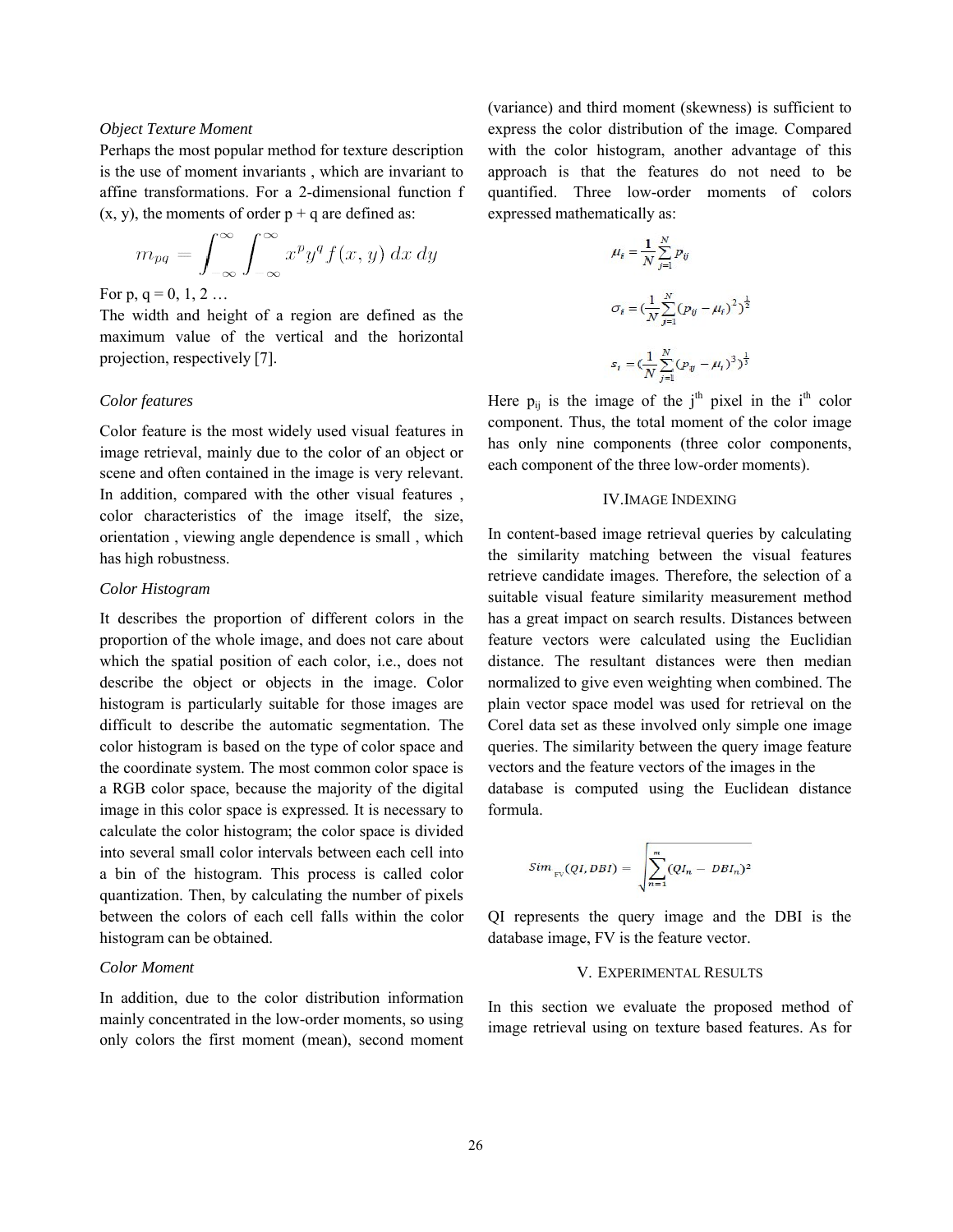implementation tool we used MATLAB version 2009b. As shown in the Fig 2. number of images to be retrieved, and query image is set. Further we have to move on the next section which a single button for searching the image as shown in the GUI. When we click on the search button of second section system retrieved the images on the screen specified for the images according to the ranking of distance from query image feature vector. After searching the image it is found that all five related image of the same class has shown on the GUI. If the match found for the same index or range of the index it returns most related image from the dataset.



Fig. 2 Retrieved images corresponding to the query image The performance evaluation of the system carried out on the input images taken under different conditions. The proposed method expressed here in this paper is tested on 500 different images selected from the standard Corel Database. We selected different images to give multiple categories that were visually similar in concern with texture as well as color. A set of singleimage category queries was executed to test performance across all categories.

 All the testing images are basically divided into five classes according to the nature of images. Images are basically taken from the Corel standard database for specifically designed for the content based image retrieval. Our benchmark test results are summarized in a tabular form where four classes of image database indicated with number of images in each class. Our system detected the number of images from testing database indicated in the "image detected" column and corresponding accuracy presented. The overall system performance calculated on the basis of these four classes. Precision and recall for different class of images evaluated one by one and then create graph for the corresponding values. At the very first we evaluated the 100 images of class-I and the corresponding precision and recall graph shown in Fig.3.



Fig.3 Precision and Recall graph

In the above graphs demonstrates that our approach has very high accuracy. This confirms the effectiveness of our approach for image retrieval detection and removal. In this research we need to know how accurately the feature segmentation results can be used for image retrieval. We found from the results that shape and color features are very strongly retrieve images with high accuracy on the databases.

#### VI. CONCLUSION

 In this paper we tried to show an approach for the best result in the image retrieval system. We have proposed an efficient image retrieval method based on tamura texture features of the image. To improve the discriminating power of shape indexing techniques, we encode a minimal amount of spatial information in the index by extracting features like color moment and RGB histogram. Feature extraction process is an important part in this approach, in which we have selected shape based as well as color based features. This system and gives more accurate result and it has greater success rate. In this research the distance similarity based indexing scheme is used. The method of storing the images in the database can be changed to improve the accuracy. The performance of the system can be better evaluated by the standard precision and